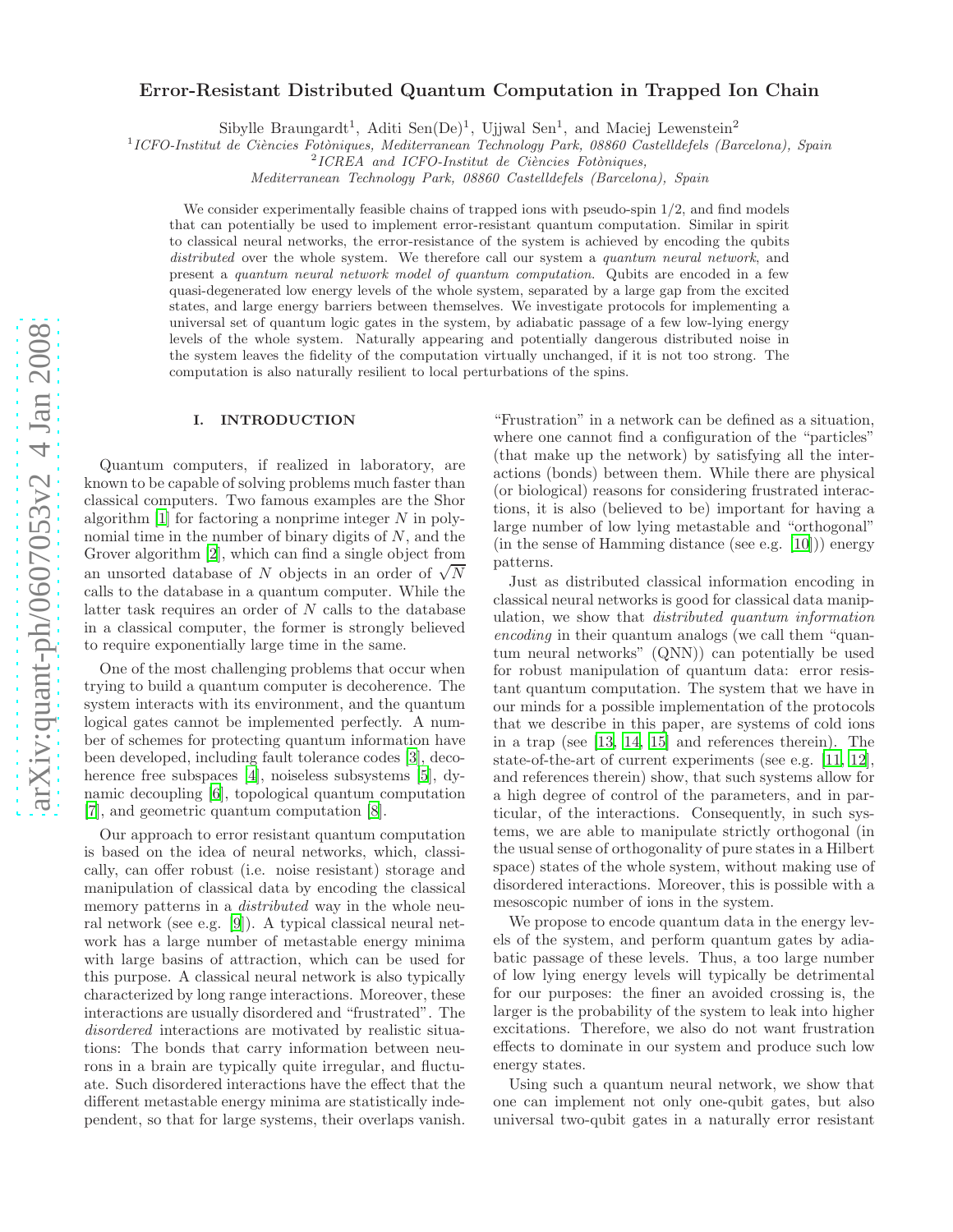way. The idea of the gate implementations is the following. Suppose that a (unitary) gate is defined as a transfer of an initial orthogonal set of vectors into a final one. We choose the initial parameters of the Hamiltonian of the system in such a way, that the initial orthogonal set of vectors can be encoded onto a few lower eigenstates of the initial Hamiltonian. Subsequently, the system parameters are changed (slowly, i.e. adiabatically), such that the final orthogonal set of vectors of the unitary gate, turns out be (approximately) the corresponding lower instantaneous eigenstates of the final Hamiltonian. The change in the Hamiltonian is brought about by the changing of certain external (parallel and transverse) fields, and these are the sole (external) parameters that needs to be changed for the adiabatic passage.

In a certain sense, our system resembles systems with topological order and topologically protected qubits, such as proposed in Ref. [\[7](#page-8-6)]. In those systems there exist several degenerated ground states that are separated from the excited states by a large energy gap and which are used to store the qubits. Local perturbations of such states are very insufficient: one has to go to very high orders of the perturbation theory in order to transfer one of the protected states into another, i.e. change the topological charge.

In our case, the situation is rather similar for most practical purposes. As we showed in Ref. [\[16\]](#page-9-1), we can control the ion trap potential in such a way that the system has a quasi-degenerate low energy manifold. As the classical analysis in our earlier Letter (Ref. [\[16\]](#page-9-1)) shows, all of these states are local minima of energy, which are stable with respect to multiple spin flips, just as in standard classical neural networks. We therefore have a number of states that are separated by a large gap from the higher excited states, and are separated between themselves by large barriers. This implies that also in our case, local perturbations are inefficient. The system (QNN) is thus intrinsically robust to local noise for quantum computational purposes - qubit states, when slightly perturbed locally, transform under gate operations, almost similarly as ideal qubit states. On top of that, the system exhibits even a different mechanism of error resistance, as we shall see below. In constructing the QNN, in a natural manner one obtains noise terms, which have a distributed character: they act globally on the whole system. Such terms are potentially dangerous and may seriously diminish the performance of the model. Fortunately, also in this case, energy gaps and barriers assure protection.

The paper is organized as follows. In Sect. [II,](#page-1-0) we briefly describe the adiabatic theorem. In Sect. [III,](#page-2-0) we give a description of the model of our QNN and introduce our noise models: local perturbations and the naturally appearing distributed noise. The quantum neural network model of quantum computation consists of two main steps: The distributed encoding of the qubits, and the implementation of the quantum gates by adiabatic passage. The encoding of the qubits is described in Sect.

[IV.](#page-3-0) Sect. [V](#page-3-1) defines the two gates, namely the  $H$  gate and the Bell gate, whose protocols for implementation are presented in Sect. [VI.](#page-4-0) Sect. [VII](#page-6-0) contains the resulting fidelities of the gates. In Sect. [VIII,](#page-6-1) we apply the adiabaticity condition to our system, and give constraints on the time of the evolution. We discuss our results in Sect. [IX.](#page-7-0)

#### <span id="page-1-0"></span>II. THE ADIABATIC THEOREM

The quantum adiabatic theorem [\[17,](#page-9-2) [18\]](#page-9-3) states that a physical system that is initially in one of its nondegenerate eigenstates will remain in the corresponding instantaneous eigenstate, provided that the Hamiltonian is varied "sufficiently" slowly.

The time evolution of the system is given by the time dependent Schrödinger equation

$$
i\hbar \frac{d}{dt} |\Psi(t)\rangle = H(t) |\Psi(t)\rangle, \qquad (1)
$$

where we let our system evolve from  $t = 0$  until the time  $t = T$ . If we scale the time evolution by introducing a scale factor  $s = \frac{t}{T}$ , where  $0 \leq s \leq 1$ , the Schrödinger equation becomes

$$
i\hbar \frac{d}{ds} |\Psi(s)\rangle = TH(s)\Psi(s).
$$
 (2)

The time evolution of the system is described completely by the Hamiltonian and the initial state. The development of the system is considered as "adiabatic", so that the adiabatic theorem holds, if the change of the Hamiltonian is small as compared to the gap  $q(s)$  between the energy levels; more precisely, if

<span id="page-1-1"></span>
$$
T \gg \hbar \frac{\parallel \frac{d}{ds} H(s) \parallel}{g(s)^2},\tag{3}
$$

where  $\parallel \Lambda \parallel$  is the operator norm of  $\Lambda$ , defined as the square root of the maximal eigenvalue of  $\Lambda^{\dagger} \Lambda$ . If one desires to adiabatically transport the ith eigenstates at a certain time to the ith eigenstate at a different time, the gap  $g(s)$  is the minimum of the energy gaps to the  $(i-1)$ th and the  $(i+1)$ th energy levels. If the adiabaticity condition is fulfilled, an evolution starting out in the ith eigenstate of  $H(0)$  will end up, at time  $t = T$ , with high probability, in the ith eigentstate of the Hamiltonian  $H(T)$ .

In this paper, adiabatic transport of superpositions of a few energy levels is considered. For a superposition of say the 2nd and the 3rd levels, the gap  $q(s)$  is the minimum of the gaps between 1st and 2nd levels, 2nd and 3rd levels, and 3rd and 4th levels. When applying the adiabatic theorem to superpositions of eigenstates, the phases are also relevant to the calculations. For example, a superposition

$$
a|2(0)\rangle + b|3(0)\rangle \tag{4}
$$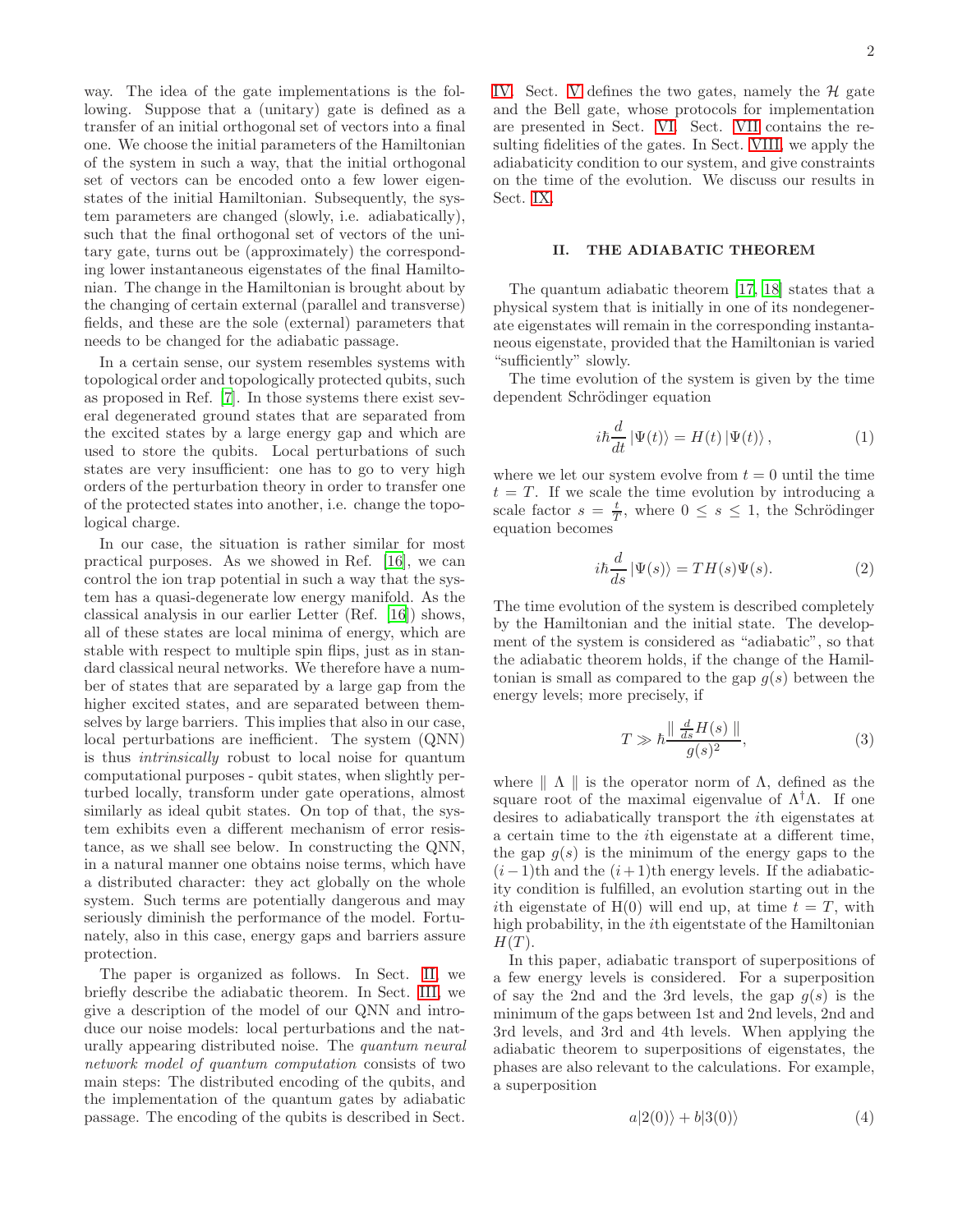of the 2nd energy level  $|2(0)\rangle$  and the 3rd level  $|3(0)\rangle$  of the Hamiltonian  $H(0)$ , will end up, at time T, with high probability, in the superposition

$$
ae^{i\Phi_2}|2(T)\rangle + be^{i\Phi_3}|3(T)\rangle \tag{5}
$$

of the 2nd energy level  $|2(T)\rangle$  and the 3rd level  $|3(T)\rangle$  of the Hamiltonian  $H(T)$ . The phases  $\Phi_i$  are given by the sums of the dynamical and Berry phases [\[18,](#page-9-3) [19](#page-9-4), [20](#page-9-5), [21](#page-9-6)] for the corresponding eigenstates. The dynamical phase is given by

$$
\Phi_i^D = -\int_0^T E_i(t)dt,\tag{6}
$$

and the Berry phase is defined as

$$
\Phi_i^B = i \int_0^T \langle E_i(t) | \frac{d}{dt} | E_i(t) \rangle dt.
$$
 (7)

The instantaneous eigenvalues of the Hamiltonian  $H(t)$ are denoted as  $E_i(t)$   $(i = 0, 1, 2, \ldots)$ , with  $E_0(t)$  <  $E_1(t) < E_2(t) < \ldots$ , for all time t. The instantaneous ith eigenstate is denoted as  $|E_i(t)\rangle$ . The ground state  $|E_0(t)\rangle$  will also be denoted as  $|G(t)\rangle$ .

Since the work of Farhi and Gutmann [\[22](#page-9-7)] (see also [\[23,](#page-9-8) [24\]](#page-9-9), and references therein), the adiabatic theorem has been used for quantum information processing, and has been called "adiabatic quantum computation". A methodological difference between the above set of works and the present paper, is that in their case, the system is always in the ground state, while our system is typically a superposition of a few lower excited levels along with the ground state. Among other things, this may affect the adiabaticity condition. Perhaps even more important differences are as follows:

- (i) "Special purpose" Hamiltonian versus "universal" Hamiltonian: Adiabatic quantum computation typically considers a certain quantum algorithm, and depending on the algorithm, a certain Hamiltonian is considered. It was shown in Ref. [\[24](#page-9-9)] that the set of 2-local Hamiltonians is enough for this purpose. We, however, have a single quantum Hamiltonian (the QNN), that we will show below to be enough for all quantum algorithms, as our Hamiltonian implements universal gates (like the Bell gate, defined in Sect. [V\)](#page-3-1), which can be applied to simulate arbitrary quantum algorithms. In this sense, the QNN Hamiltonian is a universal Hamiltonian for quantum computation.
- (ii) Noise-resistance mechanism: Below, we will observe that quantum computing in a system described by the QNN Hamiltonian is resistant to noise, and this resistance is related to the fact that the system mimics a neural network: the quantum information is distributed in the eigenstates of the whole system. Resistance to noise in adiabatic quantum computation has apparently a different origin, as the typical Hamiltonians there, are not fully connected [\[24\]](#page-9-9).

# <span id="page-2-0"></span>III. THE QUANTUM NEURAL NETWORK HAMILTONIAN AND OUR NOISE MODELS

In this paper we will consider a system of trapped spin-1/2 particles with long range interactions, that are subject to slowly changing (in real time  $(t)$ ) external magnetic fields. Such a system can be implemented with ions in a trap, where two internal states of each ion serve as the "up" and "down" states (denoted as  $|\uparrow\rangle$  and  $|\downarrow\rangle$ ) respectively) of the pseudo spin-1/2 particles (see Refs. [\[13,](#page-8-10) [14](#page-8-11)]). As shown in the above references, such a system offers a wide variety of spin models, which can be implemented by changing the system parameters. We are interested in long range Ising interactions. As shown in Refs. [\[16,](#page-9-1) [25\]](#page-9-10), the Hamiltonian of the system depends crucially on the geometry of the external trap potential. For the case of a harmonic trap, the time dependent Hamiltonian of a system of eight spins can be approximated by

$$
H(t) = -\lambda \Big[ r_1 \left( S_{z1} + S_{z2} + S_{z3} + S_{z4} \right)^2
$$
  
+ 
$$
r_2 \left( \left( S_{z1} + S_{z2} \right) - \left( S_{z3} + S_{z4} \right) \right)^2
$$
  
+ 
$$
r_3 \left( \left( S_{z1} - S_{z2} \right) - \left( S_{z3} + S_{z4} \right) \right)^2
$$
  
+ 
$$
A(t) \left( S_{x1} + S_{x2} + S_{x3} + S_{x4} \right)
$$
  
+ 
$$
B_1(t) \left( S_{z1} + S_{z2} \right) + B_2(t) \left( S_{z3} + S_{z4} \right) \Big],
$$
 (8)

where, typically,  $r_1$  is much greater than  $r_2$  and  $r_3$ . The  $r_i$  corresponding to higher modes are even smaller and are thus neglected. Here

$$
S_{\alpha i} = \sigma_{2i-1}^{\alpha} + \sigma_{2i}^{\alpha}, \ i = 1, 2, 3, 4,
$$
 (9)

and  $A$ ,  $B_1$  and  $B_2$  are external magnetic fields. The overall factor  $\lambda$ , which has the units of energy, in the Hamiltonian  $H(t)$  has the effect of making the rest of the parameters in the Hamiltonian dimensionless. As we will show, such a system (i.e., one in which  $r_1 \gg r_2, r_3$ ) can be used for implementing one-qubit gates, but is apparently not suitable for two-qubit universal gates. However, for trap potentials of the form  $|x|^\gamma$ , with  $\gamma \approx 0.5$ , one obtains a situation where  $r_1 \approx r_2 \gg r_3$  [\[16,](#page-9-1) [25\]](#page-9-10). The trap for which  $\gamma = 0.5$  may be called a *fountain trap*. We show below that this latter case can be used for implementing both one- qubit and two-qubit gates. The consideration of eight spins in our system is motivated by the number of spins that is currently viable in ion trap experiments (see e.g. [\[12](#page-8-13)]).

We will now discuss two possible sources of noise that act on the system. We first consider a "distributed noise", i.e. noise that arises globally in the system. Secondly, we will discuss a "local noise", i.e. noise that acts on the states of the system via local perturbations.

## A. Distibuted Noise

The terms in the quantum neural network Hamiltonian  $H(t)$  corresponding to  $r_1$ ,  $r_2$ , and  $r_3$  ( $r_4$ ,  $r_5$ , etc.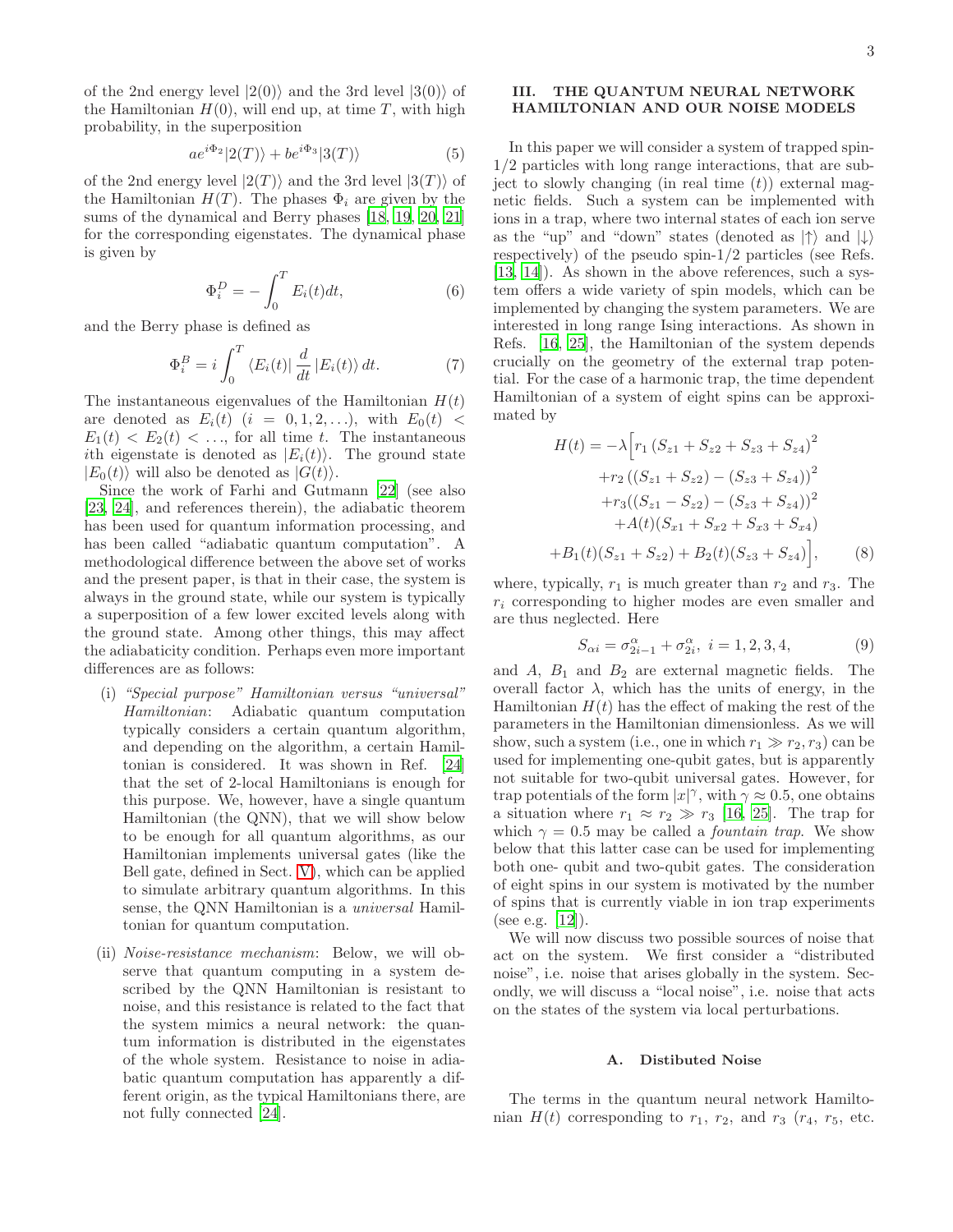are neglected here) stem respectively from the first, second, and third (and further) vibrational modes of the trapped ions system, since the phonons are the carriers of interactions between the spins. Therefore, in the case when  $r_1 \approx r_2 \gg r_3$ , one can consider the  $r_3$  (as well as  $r_4$ ,  $r_5$ , etc., if present) term as a distributed, and thus potentially dangerous, noise in the system. This noise model is motivated by taking into account the following points:

- (i) Increasing the effect of the third (and also higher) vibrational mode, which in the undisturbed case is much smaller than the first and second ones, covers inaccuracies in the trapping potential.
- (ii) Moreover, decreasing the eigenfrequency of the third vibrational mode (i.e. increasing  $r_3$ ) introduces a disturbance in the motion of the ions.
- (iii) In addition, this introduces noise in the spin, as it is the phonon modes that are the carriers of interaction between the effective spins.

Similarly, in the case when  $r_1 \gg r_2, r_3$  (e.g. in the case of the harmonic trap), the  $r_2$  term can be considered as a model of noise in the system.

## B. Local Noise

We will now discuss our model for local noise that can potentially act on our system, by considering local perturbations to the states of the system. Let us note that the term "local noise" in this manuscript does not mean that the noise is local with respect to the spins (ions). It means that the noise is local in the configuration space of the system. We consider imperfections to the initial state of the system by superposing it with the states where one spin is flipped. For the "all down" state  $|\downarrow\downarrow\downarrow\downarrow\downarrow\downarrow\rangle$ , for example, we consider the transformation

$$
|\downarrow\downarrow\downarrow\downarrow\downarrow\downarrow\downarrow\rangle \rightarrow |\downarrow\downarrow\downarrow\downarrow\downarrow\downarrow\downarrow\rangle + \varepsilon |W_8\rangle, \tag{10}
$$

as a model of noise. The output of the noise effect is not yet normalized. Here  $|W_8\rangle$  is the eight spin W-state, defined as the normalized symmetric superposition of all states with one spin up and the rest spins down [\[26](#page-9-11)]. The parameter  $\varepsilon$  is the strength of the perturbation. In Sect. [VII,](#page-6-0) we will study the influence of this local noise on the gate fidelities.

# <span id="page-3-0"></span>IV. DISTRIBUTED ENCODING OF THE QUBITS

As noted before, the quantum neural network model of quantum computation consists of two steps, beginning with an encoding of the qubits in a distributed way: The qubits are encoded, as we discuss now, as eigenstates of the whole neural network.

We assume that the Hamiltonian  $H(t)$  changes in a continuous way from a certain initial value  $H(0)$  at time  $t = 0$  to a certain final value  $H(T)$  at time  $t = T$ . Note that the change in the Hamiltonian is brought about solely by changes in the fields. We choose the initial fields in the QNN Hamiltonian such that the ground state and the three lowest excited states at the initial time  $t = 0$ are respectively

$$
|G(0)\rangle = |1\uparrow\uparrow\uparrow\uparrow\uparrow\uparrow\rangle, |E_1(0)\rangle = |1\downarrow\downarrow\downarrow\downarrow\downarrow\rangle, |E_2(0)\rangle = |1\uparrow\uparrow\uparrow\downarrow\downarrow\downarrow\downarrow\rangle, |E_3(0)\rangle = |1\downarrow\downarrow\downarrow\downarrow\uparrow\uparrow\uparrow\rangle.
$$
 (11)

For implementing one-qubit gates, we will use the following encoding:

<span id="page-3-2"></span>
$$
|0\rangle = |G(0)\rangle = |\uparrow \uparrow \uparrow \uparrow \uparrow \uparrow \uparrow \uparrow \rangle,
$$
  

$$
|1\rangle = |E_1(0)\rangle = |\downarrow \downarrow \downarrow \downarrow \downarrow \downarrow \downarrow \rangle.
$$
 (12)

The extreme left hand sides of the above equations denote the logical states of the qubit.

On the other hand, for two-qubit gates, we will encode one qubit in the first four spins and the other qubit in the remaining four spins:

<span id="page-3-3"></span>
$$
|00\rangle = |G(0)\rangle = |1\uparrow\uparrow\uparrow\uparrow\uparrow\uparrow\rangle,
$$
  
\n
$$
|11\rangle = |E_1(0)\rangle = | \downarrow \downarrow \downarrow \downarrow \downarrow \downarrow \rangle,
$$
  
\n
$$
|01\rangle = |E_2(0)\rangle = | \uparrow \uparrow\uparrow\uparrow \downarrow \downarrow \downarrow \downarrow \rangle,
$$
  
\n
$$
|10\rangle = |E_3(0)\rangle = | \downarrow \downarrow \downarrow \uparrow \uparrow\uparrow \uparrow \rangle.
$$
 (13)

Again the extreme left hand sides of the above equations denote the logical states of the two qubits.

#### <span id="page-3-1"></span>V. THE H GATE AND THE BELL GATE

We consider implementations of a one-qubit, as well as a two-qubit gate. The two-qubit gate is an entangling one, so that along with one-qubit gates, a universal set of quantum gates is formed [\[29](#page-9-12)]. The one-qubit gate, in the logical basis, is given by

$$
|0\rangle \to |+\rangle \equiv \frac{|0\rangle + |1\rangle}{\sqrt{2}}, \quad |1\rangle \to -|-\rangle \equiv -\frac{|0\rangle - |1\rangle}{\sqrt{2}}.
$$
\n(14)

Note that this transformation, which we call the  $H$ gate, is closely related to the Hadamard transformation that takes

$$
|0\rangle \to |+\rangle \text{ and } |1\rangle \to |-\rangle. \tag{15}
$$

The two-qubit gate that we consider here acts as

$$
|00\rangle \to |\phi^+\rangle \equiv \frac{|00\rangle + |11\rangle}{\sqrt{2}},\tag{16}
$$

$$
|11\rangle \rightarrow -|\phi^{-}\rangle \equiv -\frac{|00\rangle - |11\rangle}{\sqrt{2}},\tag{17}
$$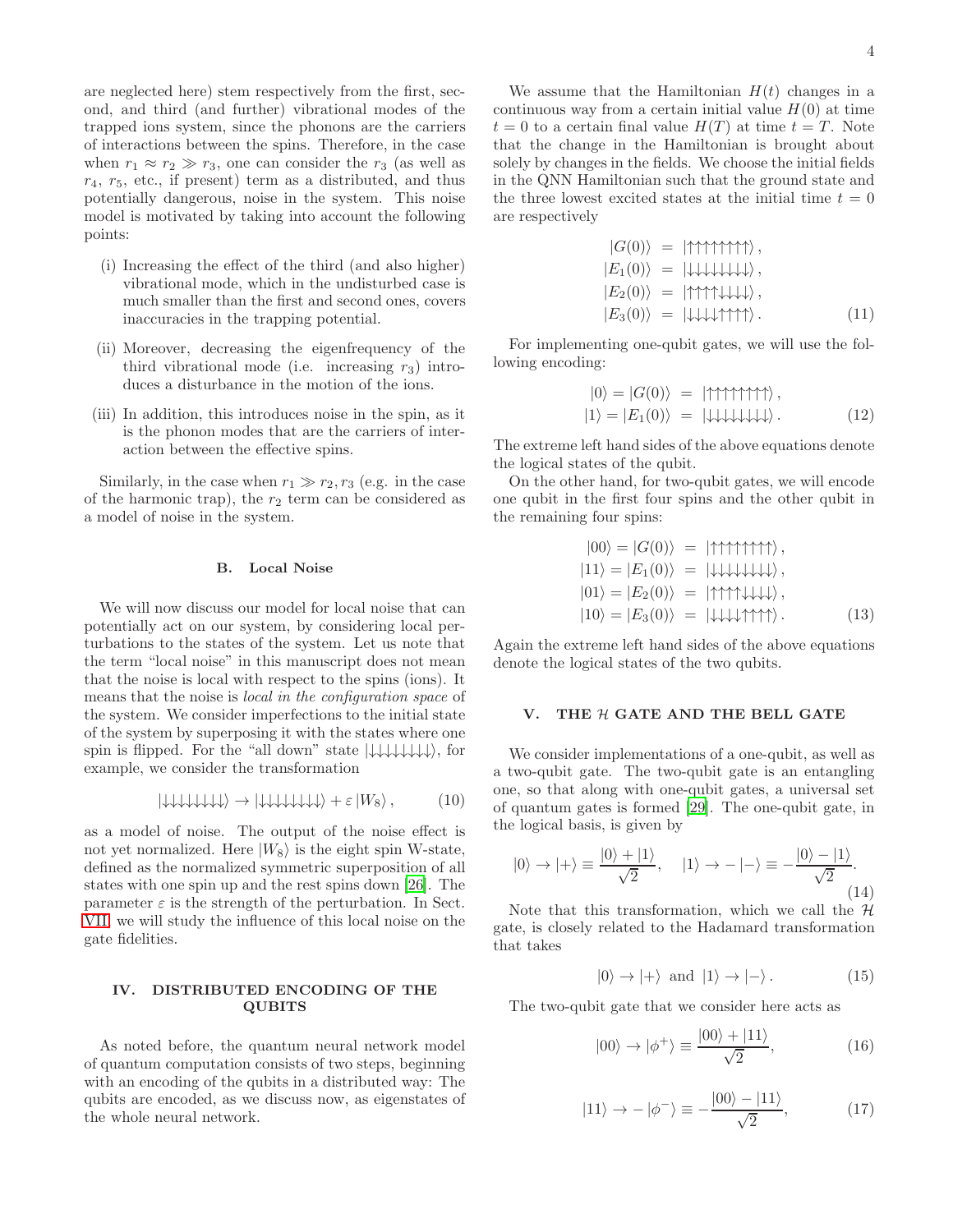

<span id="page-4-1"></span>FIG. 1: (Color online.) Fidelity of the  $H$  gate, as a function of time: Effect of distributed noise. The fidelities are calculated for  $r_1 = 10$ , and  $r_2 = 9.5$ , for different values of  $r_3$ . The (parallel and transverse) fields for which the calculations are performed are depicted in Fig. [5.](#page-6-2) As seen in the figure, the maximal fidelities are obtained a little after  $t = T/2$ . T is a time that satisfies Eq. [\(3\)](#page-1-1), which with our chosen parameters mean  $T \gg 7 \times 10^6 \hbar / \lambda$ . Note that the fidelity does not change appreciably with the increase of the distributed noise level r<sub>3</sub>. The local noise is assumed to absent (i.e.  $\varepsilon = 0$ ). The horizontal line at  $2/3$  denotes the limit above which the gate fidelity is quantum.

$$
|01\rangle \rightarrow |\psi^{+}\rangle \equiv \frac{|01\rangle + |10\rangle}{\sqrt{2}}, \tag{18}
$$

$$
|10\rangle \rightarrow -|\psi^{-}\rangle \equiv -\frac{|01\rangle - |10\rangle}{\sqrt{2}}.
$$
 (19)

The gate is manifestly entangling, and we call it the Bell gate.

#### <span id="page-4-0"></span>VI. THE GATE IMPLEMENTATION PROTOCOLS: ADIABATIC PASSAGE

The second and final step of our quantum neural network model of quantum computation consists in the implementation of the quantum gates, by adiabatic passage of the whole system by adiabatic tuning of parallel and transverse magnetic fields.

#### A. Protocol for the  $H$  gate

Let us first consider the protocol for implementing the single qubit  $H$  gate. Note that in this case, the encoding is given by Eq.  $(12)$ . To implement the  $\mathcal H$  gate, a qubit that is initially in the state

$$
a_0 |0\rangle + a_1 |1\rangle \tag{20}
$$



<span id="page-4-4"></span>FIG. 2: (Color online.) Fidelity of the  $H$  gate, as a function of time: Effect of local noise. The fidelities are calculated for  $r_1 = 10$ ,  $r_2 = 9.5$ , and  $r_3 = 0$ , for different values of ε. Just like in the case of distributed noise in Fig. [1,](#page-4-1) the (parallel and transverse) fields for which the calculations are performed are depicted in Fig. [5.](#page-6-2) And again, the maximal fidelities are obtained a little after  $t = T/2$ , where T is a time that satisfies Eq. [\(3\)](#page-1-1), which with our chosen parameters mean  $T \gg 7 \times 10^6 \hbar / \lambda$ . The fidelity does not show a marked diminish with the increase of the level of local noise  $\varepsilon$ . The distributed noise is assumed to be absent (i.e.  $r_3 = 0$ ). The horizontal line at  $2/3$  denotes the limit above which the gate fidelity is quantum. Note that the  $\varepsilon = 0$  curve in this figure is the same as the  $r_3 = 0$  curve in Fig. [1.](#page-4-1)

(in the logical basis), should evolve into the state

$$
a_0 \ket{+} - a_1 \ket{-} . \tag{21}
$$

Here  $a_0$  and  $a_1$  are complex numbers, with  $|a_0|^2 + |a_1|^2 =$ 1. Using the encoding in Eq. [\(12\)](#page-3-2), the qubit is initially in the state

<span id="page-4-2"></span>
$$
a_0 |G(0)\rangle + a_1 |E_1(0)\rangle.
$$
 (22)

We now adiabatically change the fields in the QNN Hamiltonian up to a certain time  $t = T$ , in which case, the system that was initially in the state in Eq. [\(22\)](#page-4-2), evolves, in accordance with the adiabatic theorem, to the state

<span id="page-4-3"></span>
$$
a_0 e^{i\Phi_0} |G(T)\rangle + a_1 e^{i\Phi_1} |E_1(T)\rangle , \qquad (23)
$$

where the phases  $\Phi_i$  are given by the sums of the dynamical and Berry phases for the corresponding eigenstates [\[18,](#page-9-3) [19](#page-9-4), [20,](#page-9-5) [21](#page-9-6)]. The eigenvectors of the Hamiltonian that appear in our calculations of the fidelities of the  $H$  gate as well as the Bell gate, are all real in at least one basis. Consequently, the corresponding Berry phases vanish. Therefore, the total phase is given by the dynamical phase:

$$
\Phi_i = \Phi_i^D = -\int_0^T E_i(t)dt, \quad i = 0, 1, 2, .... \tag{24}
$$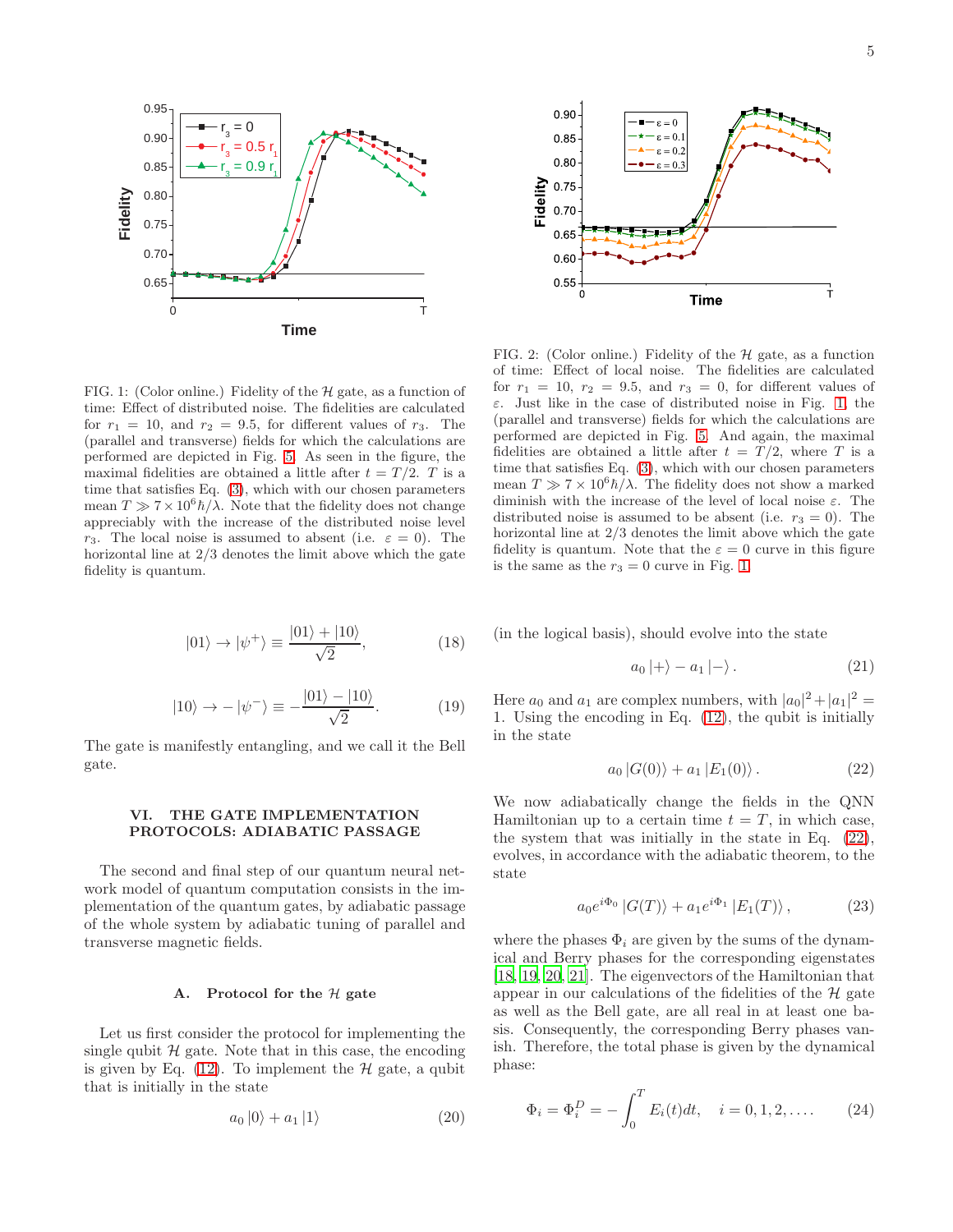

<span id="page-5-3"></span>FIG. 3: (Color online.) Fidelity of the  $H$  gate: Combined effect of distributed and local noise. We plot the maximal fidelity of the  $H$  gate as a function of the local noise parameter  $\varepsilon$ , when the distributed noise parameter  $r_3$  is vanishing and 0.5. The time for calculation of the fidelities is chosen to be the one for which maximal fidelity is obtained for  $\varepsilon = 0$ and  $r_3 = 0$ . Again the fields are changed as in Fig. [5,](#page-6-2) and adiabaticity requires that the time of fidelity calculation be  $\gg 7 \times 10^6 \hbar / \lambda$ . The horizontal line at 2/3 denotes the limit above which the gate fidelity is quantum.

Our aim is to change the fields in such a way that the final (time evolved) state in Eq. [\(23\)](#page-4-3) is "as close as possible" to the H rotated state  $a_0 |+\rangle - a_1 |-\rangle$ , i.e. to

$$
a_0 \frac{|G(0)\rangle + |E_1(0)\rangle}{\sqrt{2}} - a_1 \frac{|G(0)\rangle - |E_1(0)\rangle}{\sqrt{2}}.
$$
 (25)

The measure of closeness that we use is described in Subsect. VIC).

#### B. Protocol for the Bell gate

In the case of the Bell gate, the encoding is as in Eq. [\(13\)](#page-3-3). Here, two qubits that are initially in the state

$$
a_{00} |00\rangle + a_{11} |11\rangle + a_{01} |01\rangle + a_{10} |10\rangle \tag{26}
$$

(in the logical basis), should evolve into the state

$$
a_{00} |\phi^{+}\rangle - a_{11} |\phi^{-}\rangle + a_{01} |\psi^{+}\rangle - a_{10} |\psi^{-}\rangle.
$$
 (27)

Using the encoding in Eq. [\(13\)](#page-3-3), the two qubits are initially in the state

<span id="page-5-1"></span>
$$
a_{00} |G(0)\rangle + a_{11} |E_1(0)\rangle + a_{01} |E_2(0)\rangle + a_{10} |E_3(0)\rangle
$$
. (28)

Again, adiabatic changes in the fields in the QNN Hamiltonian up to a certain time  $t = T$ , changes the state in Eq. [\(28\)](#page-5-1) into the state

<span id="page-5-2"></span>
$$
a_{00}e^{i\Phi_0} |G(T)\rangle + a_{11}e^{i\Phi_1} |E_1(T)\rangle + a_{01}e^{i\Phi_2} |E_2(T)\rangle
$$
  
  $+ a_{10}e^{i\Phi_3} |E_3(T)\rangle . (29)$ 



<span id="page-5-4"></span>FIG. 4: (Color online.) Fidelity of the Bell gate, as a function of time. Just like in the case of the  $H$  gate in Fig. [1,](#page-4-1) the fidelities here are calculated for  $r_1 = 10$ , and  $r_2 = 9.5$ , and the fields are depicted in Fig. [5.](#page-6-2) As seen in the figure, for moderate values of the distributed noise  $r_3$ , the maximal fidelities are obtained around  $t = 3T/4$ . The local noise is assumed to be absent here. The dip in the fidelity curve around  $t = 3T/4$ for the very high noise  $(r_3 = 0.9r_1)$  case, is due to the fact that the energy gap between the 1st excited state and the 2nd excited state becomes comparable to that between the 3rd and the 4th. Again,  $T$  is a time that satisfies Eq.  $(3)$ , which with our chosen parameters mean  $T \gg 7 \times 10^6 \hbar / \lambda$ . There is no appreciable decrease in the fidelity upto about  $r_3 = 0.5r_1$ . The horizontal line at 2/5 denotes the limit above which the Bell gate fidelity is quantum.

Our strategy in this case is again to change the fields in such a way that the final (time evolved) state in Eq. [\(29\)](#page-5-2) is as close as possible to the Bell rotated state

$$
a_{00} \frac{|G(0)\rangle + |E_1(0)\rangle}{\sqrt{2}} - a_{11} \frac{|G(0)\rangle - |E_1(0)\rangle}{\sqrt{2}} + a_{01} \frac{|E_2(0)\rangle + |E_3(0)\rangle}{\sqrt{2}} - a_{10} \frac{|E_2(0)\rangle + |E_3(0)\rangle}{\sqrt{2}}.
$$
 (30)

#### <span id="page-5-0"></span>C. Fidelity of a gate

The fidelity  $f$  of a gate is defined as the overlap between the required output state  $|\Psi\rangle$  of the gate and the actual final state  $|\Psi_{out}\rangle$ , averaged over the Hilbert space of input states  $|\psi\rangle$ :

$$
f = \int d\left(\left|\psi\right\rangle\right) |\left\langle \Psi | \Psi_{out} \right\rangle|^2. \tag{31}
$$

Note that both the ideally required output  $|\Psi\rangle$ , and the actual final state  $|\Psi_{out}\rangle$ , depends on the input state  $|\psi\rangle$ .

We compare the fidelities of our gates to the "classical" fidelity, a term which is commonly used in the following context: Suppose that a quantum gate takes a d level quantum system as its input. Consider a situation where, instead of using the quantum gate, one uses the strategy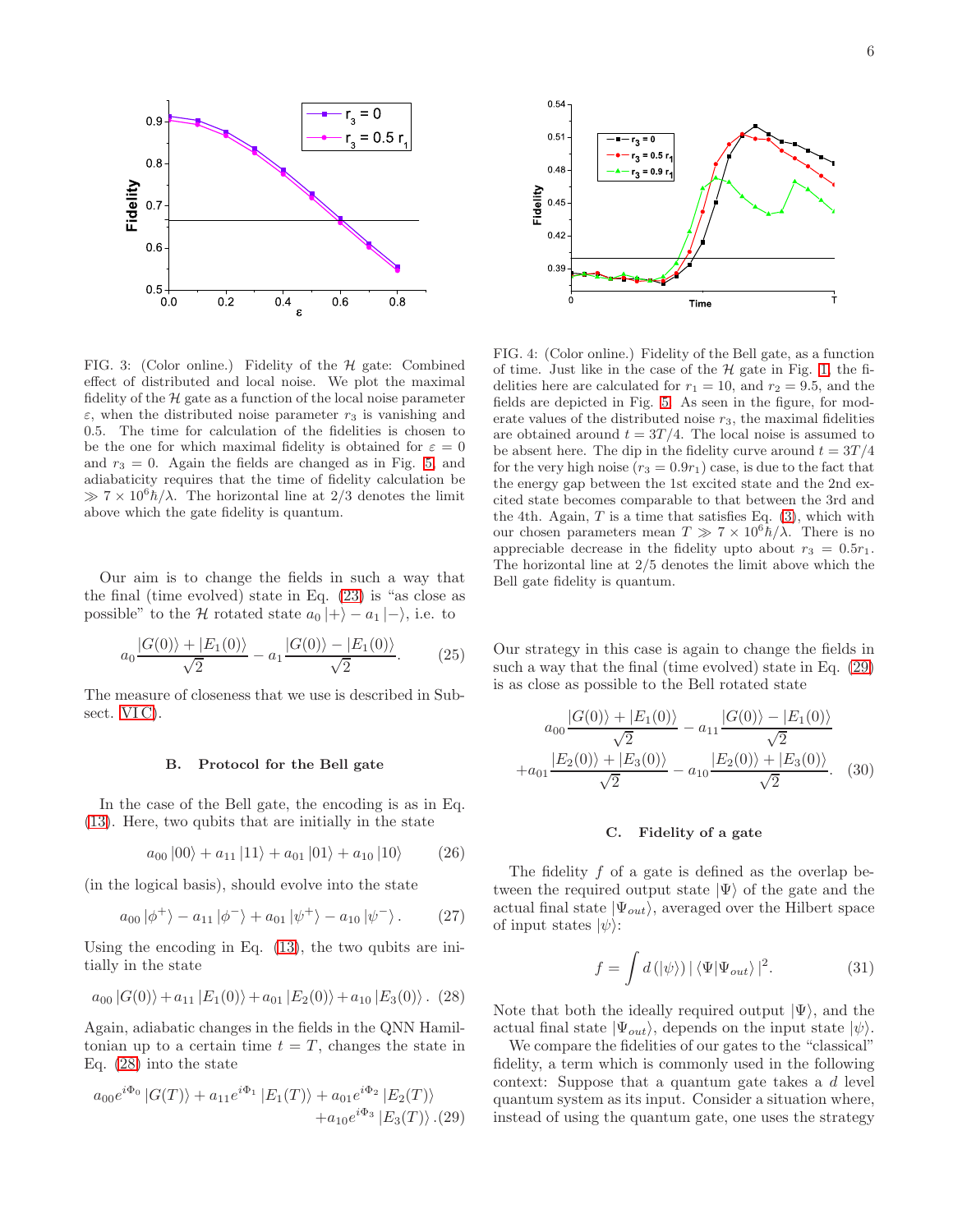of measuring the input (thus making the information in the quantum input as classical), and then preparing an output from the information obtained from the measurement on the input. The maximal fidelity that is obtainable in this way is said to be the classical fidelity of the gate. Note that the only parameter of the quantum gate that is used here is the dimension of the input space of the gate. The classical fidelity of a quantum gate that takes  $d$  level systems at its input is (see e.g. [\[27\]](#page-9-13))

$$
\frac{2}{d+1}.\tag{32}
$$

#### <span id="page-6-0"></span>VII. FIDELITIES OF THE  $H$  AND BELL GATES

We now study the fidelities for the  $H$  and the Bell gates. Starting with the  $H$  gate, we investigate the behavior of the fidelity as a function of time, for an exemplary set of values of the parameters in the QNN Hamiltonian. We consider the influence of distributed noise in Fig. [1,](#page-4-1) whereas in Fig. [2](#page-4-4) we show the fidelity for different levels of local noise. Notice that in both cases of noise, even substantial increases in the noise level do not change the fidelity very much. Moreover, there is a large region of the time axis where the fidelity is larger than the classical limit  $2/3 \approx 0.667$ .

We have so far considered the influences of local noise and distributed noise separately. In a more realistic scenario, however, the two sources of noise act simultaneously. We investigate this situation in Fig. [3.](#page-5-3) We note again that even substantially increasing both the noise levels does not affect the fidelity in a dramatic way.

The corresponding calculations for the Bell gate lead to qualitatively similar results. The values obtained for the fidelities, for exactly the same system parameters as for the  $H$  gate in Fig. [1,](#page-4-1) are displayed in Fig. [4.](#page-5-4) Note that the classical limit in this case is  $2/5 = 0.4$ .

The changes of the fields that we make for the above implementation of the gates are the same for both the gates, and are shown in Fig. [5.](#page-6-2)

The gate fidelities as shown in Figs. [1,](#page-4-1) [2,](#page-4-4) [3,](#page-5-3) and [4,](#page-5-4) are for the case when  $r_1 \approx r_2 \gg r_3$ , and as shown in Ref. [\[16,](#page-9-1) [25\]](#page-9-10), the latter requirement cannot be met in a harmonic confinement of the ions. Many experimental strategies, however, consider a harmonic confinement, in which case one has  $r_1 \gg r_2, r_3$  [\[16,](#page-9-1) [25\]](#page-9-10), and as we show in Fig. [6,](#page-7-1) one can implement a noise resistant  $\mathcal H$  gate in such a trap.

Let us note here that in all the above figures, where fidelities of gates are plotted with respect to time, the curves for the fidelities have small curvatures at and around the positions of maximum fidelities. This implies that in an implementation of the presented protocols, small errors in the time of measurement (of the fidelity), does not affect the gate fidelities appreciably.



<span id="page-6-2"></span>FIG. 5: (Color online.) The adiabatic change in the fields that effects the  $H$  and Bell gates as shown in Figs. [1,](#page-4-1)[2,](#page-4-4) [3,](#page-5-3) and [4,](#page-5-4) as implemented in a fountain trap, as well as in the implementation of the  ${\mathcal H}$  gate in Fig. [6](#page-7-1) in a harmonic trap. The fields are  $A(t)\lambda$  and  $B_1(t)\lambda = 10^{-5}B(t)\lambda$  and  $B_2(t)\lambda =$  $10^{-6}B(t)\lambda$ , where  $A(t)$  and  $B(t)$  are as shown in the figure. For this choice of the fields, adiabaticity requires that  $T_H \gg$  $7 \times 10^6 \hbar / \lambda$ . This time  $T_H$  corresponds to the time at which the fidelity of the H gate, for  $r_3 = 0$ , attains its maximum.

# <span id="page-6-1"></span>VIII. ADIABATICITY AND THE AVOIDED CROSSINGS

The above calculations were performed by keeping in mind that we must respect the adiabaticity condition. As we have noted before, the adiabaticity condition demands that we should have

$$
T \gg \hbar \frac{\parallel \frac{d}{ds} H(s) \parallel}{g(s)^2}.
$$
\n(33)

For the case of the one-qubit gate considered, there are two energy levels involved. They are respectively the ground and the first excited state of the whole system (the QNN). In the case of the two-qubit gate we considered, there are four energy levels involved. They are the ground state, and the first, second and third excited states of the whole system. The maximal gate fidelities are reached after the system passes through a "double" avoided crossing. One of the avoided crossings is between the ground state and the first excited state, while the other is between the second and the third excited states. They appear almost at the same time. In Fig. [7,](#page-7-2) we show the dynamics of the five lowest energy eigenvalues, when  $r_1 = 10$ ,  $r_2 = 9.5$ , and  $r_3 = 0$ , and the fields as in Fig. [5.](#page-6-2) A typical value for the energy gap at the avoided crossing is  $\lambda \times 0.03$ . Note that for the adiabatic transfer in the implementation of the  $H$  gate, the three lowest levels are the relevant ones, while for the Bell gate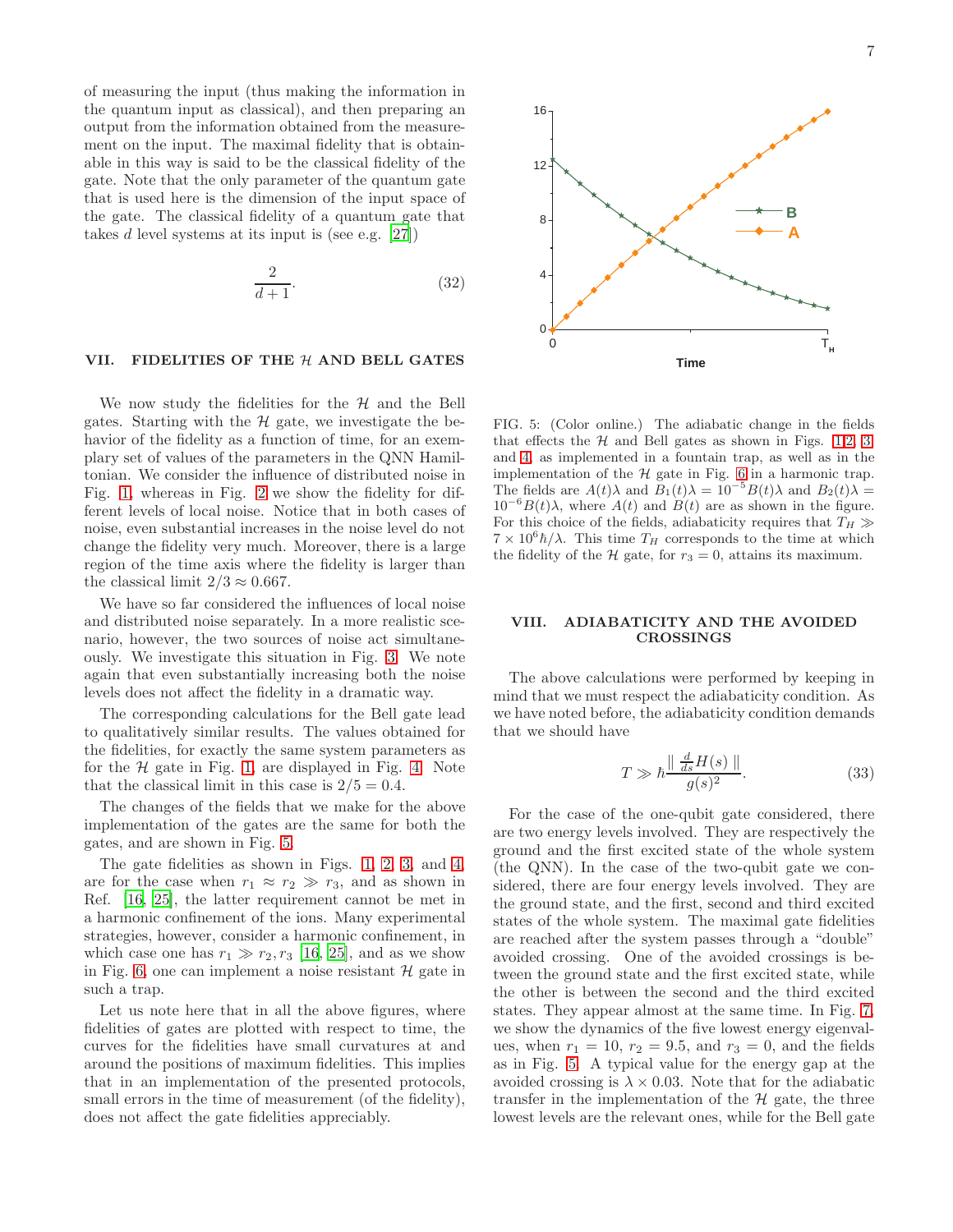



<span id="page-7-1"></span>FIG. 6: (Color online.) Fidelity of the  $H$  gate, as a function of time, in a harmonic confinement. The fidelities are calculated for  $r_1 = 10$ , and the fields are as in Fig. [5.](#page-6-2) T is a time that satisfies Eq. [\(3\)](#page-1-1), which with our chosen parameters mean  $T \gg 7 \times 10^6 h/\lambda$ . Note that the distributed noise parameter is now  $r_2$ , in contrast to that in Figs. [1,](#page-4-1) [2,](#page-4-4) [3,](#page-5-3) and [4.](#page-5-4) The local noise is assumed to be absent. Again the fidelities do not change appreciably with the increase of the noise level  $r_2$ . The horizontal line at 2/3 denotes the limit above which the gate fidelity is quantum.

<span id="page-7-2"></span>FIG. 7: (Color online.) Distribution of the five lowest energy levels for the time evolution (with the system parameters be-ing just as in Fig. [1,](#page-4-1) with  $r_3 = 0$ , up to the point of maximal fidelity for the H gate in Fig. [1](#page-4-1) (for  $r_3 = 0$ ). The maximal fidelity for the Bell gate in Fig. [4](#page-5-4) is obtained not long after that of the  $H$  gate in Fig. [1.](#page-4-1) Note that the energy gap between the ground state and first excited state, as well as that for the second excited and third excited state, are scaled up by a factor of 300 (in the figure), for better visibility. Also the actual energy gaps as shown in the figure are to be multiplied by  $\lambda$ , to have the correct unit and value.

implementation, the five lowest levels are relevant. For the above values of  $r_1$  and  $r_2$ , and for values of  $r_3$  up to  $\approx 0.9r_1$ , the typical energy gap (at the avoided crossing), remains approximately at  $\lambda \times 0.03$ . For higher values of the distributed noise level  $r_3$ , i.e. for the case when  $r_1 \approx r_2 \approx r_3$ , this gap collapses, and hence it is no more possible to implement the gates in the presented way.

We denote by  $T_H$ , the point of time at which the maximal fidelity is reached for the  $H$  gate, for vanishing distributed noise  $r_3$ , and vanishing local noise  $\varepsilon$ , in the fountain trap. In the same situation, the maximal fidelity of the Bell gate is attained approximately at the same point of time. The avoided crossing is approximately at  $3T_H/4$ . Adiabaticity demands that

$$
T_H \gg 7 \times 10^6 \frac{\hbar}{\lambda}.\tag{34}
$$

#### <span id="page-7-0"></span>IX. DISCUSSION

We suggest a realization of universal quantum computing on an experimentally viable system of distributed qubits: The qubits are encoded in the (low) energy levels of the whole system. As in classical neural networks, where the distributed storage of classical information allows for robustness to noise, we show that our quantum system is resistant to high levels of noise. The one- and two-qubit quantum gates described in this paper are realized via adiabatic passage of the system from one set of energy eigenstates to another set of corresponding eigenstates. The adiabatic transfer is effected by a slow change of parallel and transverse fields. We perform numerical simulations to obtain the gate fidelities, and show that for a certain slow change of the fields, the gate fidelities are indeed much higher than their classical limits. We also observe that the fidelities typically have small curvatures near their maxima. Therefore, the gate fidelities will not change appreciably for small errors, in the time of measuring of the fidelities, in the experiments. The scalability issue is like in other proposals and experiments in ion-trap quantum computing [\[28\]](#page-9-14), and may potentially be overcome by connecting mesoscopic clusters of trapped ions by flying qubits.

In this paper, we have considered the implementations of two gates: A one-qubit gate, which we have called the  $H$  gate, because of its similarity to the Hadamard gate, and a two-qubit gate, which we call the Bell gate, because the output states for an input computational basis, are the Bell states (up to phases). For the implementation of the  $H$  gate, there are two energy levels involved: the ground state and the first excited state of the whole system (the quantum neural network). For the implementation of the Bell gate, there are four energy levels involved: the ground state, and the first three excited states of the whole system. We observe that the maximal gate fidelities are reached after the system passes through a "double" avoided crossing. One of the avoided crossings is between the ground state and the first excited state, while the other is between the second and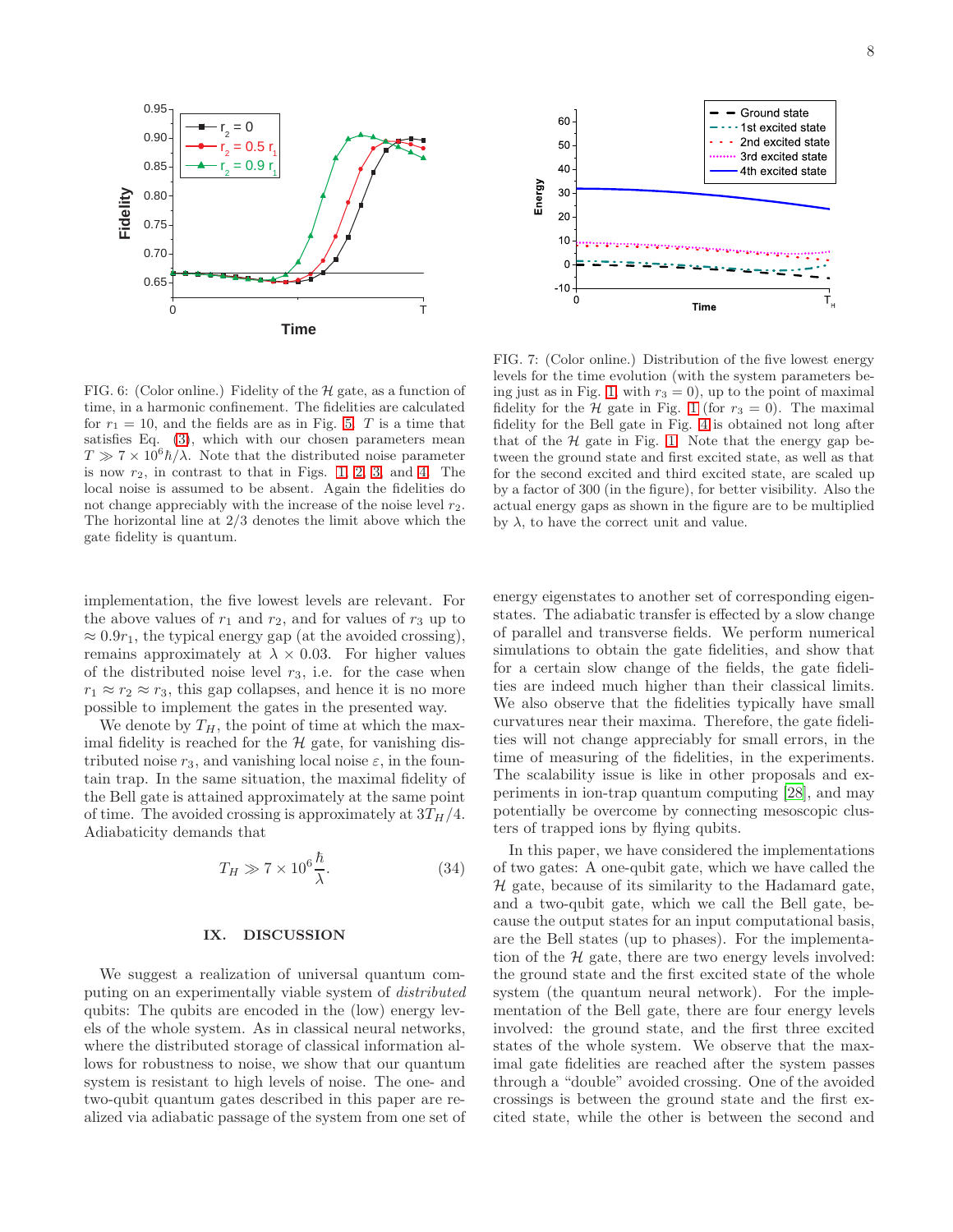third excited states, and they appear almost at the same point of time. We find the condition under which the adiabaticity is realized.

The approach to noise management in both classical and quantum computational networks can broadly be divided into two categories: "active" and "passive" schemes. In a typical active noise-management scheme, the classical or quantum information is encoded in several bits or qubits, so that if noise occurs, it can be detected, and subsequently corrected. The active scheme is followed, for example, for data storage in a typical compact disc of our classical computers. There is also a corresponding theory of quantum error correction and fault tolerant quantum computation [\[3](#page-8-2)], that acts in an active way to correct errors. Typically, such a scheme will require encoding the quantum information into multiqubit entangled states, detecting any possible noise effect by multiqubit measurements, and reverting the effect of noise by a multiqubit unitary (which can be replaced by single-qubit and two-qubit unitaries).

A typical passive noise-management tries to identify a system that is already resistant to errors. Classical systems that manage noise effects in this way is are neural network models of brains. Examples of such noisemanagement in quantum circuits include the theories of decoherence-free subspaces [\[4\]](#page-8-3) and topological quantum

- <span id="page-8-0"></span>[1] P. Shor, SIAM J. Sci. Statist. Comput. 26, 1484 (1997) [\(quant-ph/9508027\)](http://arxiv.org/abs/quant-ph/9508027).
- <span id="page-8-1"></span>[2] L. Grover, in *Proceedings of the 28th Annual ACM Symposium on the Theory of Computing (STOC)*, pp. 212- 219 (1996) [\(quant-ph/9605043\)](http://arxiv.org/abs/quant-ph/9605043); Phys. Rev. Lett. 79, 325 (1997).
- <span id="page-8-2"></span>[3] P. Shor, in *37th Symposium on Foundations of Computing*, pp. 56–65 (IEEE Computer Society Press, 1996) [\(quant-ph/9605011\)](http://arxiv.org/abs/quant-ph/9605011); E. Knill and R. Laflamme, [quant-ph/9608012;](http://arxiv.org/abs/quant-ph/9608012) E. Knill, R. Laflamme and W. Zurek, [quant-ph/9610011;](http://arxiv.org/abs/quant-ph/9610011) Proc. R. Soc. Lond. A 454, 365 (1998) [\(quant-ph/9702058\)](http://arxiv.org/abs/quant-ph/9702058); D. Aharonov and M. Ben-Or, [quant-ph/9611025;](http://arxiv.org/abs/quant-ph/9611025) [quant-ph/9906129;](http://arxiv.org/abs/quant-ph/9906129) A.Y. Kitaev, in *Proc. 3rd Int. Conf. of Quantum Communication and Measurement* (Plenum, NY, 1997), and references therein.
- <span id="page-8-3"></span>[4] L.M. Duan and G.C. Guo, Phys. Rev. Lett. 79, 1953 (1997); P. Zanardi and M. Rasetti, Phys. Rev. Lett. 79, 3306 (1997); D.A. Lidar, I.L. Chuang, and K.B. Whaley, Phys. Rev. Lett. 81, 2594 (1998).
- <span id="page-8-4"></span>[5] E. Knill, R. Laflamme, and L. Viola, Phys. Rev. Lett. 84, 2525 (2000).
- <span id="page-8-5"></span>[6] L. Viola and S. Lloyd, Phys. Rev. A. 58, 2733 (1998); L. Viola, E. Knill, and S. Lloyd, Phys. Rev. Lett. 82, 2417 (1999); P. Zanardi, Phys. Lett. A 258, 77 (1999); D. Vitali and P. Tombesi, Phys. Rev. A **65**, 012305 (2002).<br>A.Y. Kitaev, Annals Phys. **303**, 2 (2003)
- <span id="page-8-6"></span>[7] A.Y. Kitaev, Annals Phys. 303, 2 (2003) [\(quant-ph/9707021\)](http://arxiv.org/abs/quant-ph/9707021); M.H. Freedman, A. Kitaev, and Z. Wang, Commun. Math. Phys. 227, 587 (2002) [\(quant-ph/0001071\)](http://arxiv.org/abs/quant-ph/0001071); M.H. Freedman, M. Larsen, and Z. Wang, [quant-ph/0001108;](http://arxiv.org/abs/quant-ph/0001108) M.H. Freedman, quant-

computation [\[7](#page-8-6)]. Our model of quantum computation by using a quantum neural network also falls into this category. A similarity between our scheme and a typical active noise-management scheme [\[3\]](#page-8-2) is that both require to deal with several qubits: While the methods in Refs. [\[3\]](#page-8-2) encode the quantum information in several qubits so that a possible noise effect is detectable and reversible, our quantum neural network model of quantum computation encodes the quantum information in a mesoscopic number of qubits so that the system is resilient towards noise. However, our model does not require encoding into multiqubit entangled states, or measurements onto multiqubit bases. Moreover, the step to revert the effect of noise is absent.

#### Acknowledgments

We acknowledge helpful comments from Jürgen Eschner, and support from the DFG (SFB 407, SPP 1078, SPP 1116), ESF QUDEDIS, Spanish MEC (FIS-2005- 04627, Consolider Project QOIT, and Ramon y Cajal), EU IP SCALA, DAAD (German Academic Exchange Service), and the Ministry of Education of the Generalitat de Catalunya.

ph/0003128; M.H. Freedman, A. Kitaev, M.J. Larsen, and Z. Wang, [quant-ph/0101025;](http://arxiv.org/abs/quant-ph/0101025) C. Mochon, Phys. Rev. A 67, 022315 (2003); B. Douçot, M.V. Feigel'man, L.B. Joffe, and A.S. Ioselevich, Phys. Rev. B 71, 024505 (2005), and references therein.

- <span id="page-8-7"></span>[8] P. Zanardi and M. Rasetti, Phys. Lett. A **264**, 94 (1999); J. Pachos, P. Zanardi, and M. Rasetti, Phys. Rev. A 61, 10305 (2000); J.A. Jones, V. Vedral, A. Ekert, and G. Castagnoli, Nature 403, 869 (2000); A. Ekert, M. Ericsson, P. Hayden, H. Inamori, J.A. Jones, D.K.L. Oi, and V. Vedral, J. Mod. Opt. 47, 2501 (2000), and references therein.
- <span id="page-8-8"></span>[9] D.J. Amit, *Modeling Brain Functions: The World of Attractor Neural Networks* (Cambridge University Press, Cambridge, 1989); M. Mézard, G. Parisi, and M.A. Virasoro, *Spin Glass Theory and Beyond: An Introduction to the Replica Method and Its Applications* (World Scientific, Singapore, 1987).
- <span id="page-8-9"></span>[10] T.M. Cover and J.A. Thomas, *Elements of Information Theory* (Wiley, New York, 1991).
- <span id="page-8-12"></span>[11] D. Leibfried, E. Knill, S. Seidelin, J. Britton, R.B. Blakestad, J. Chiaverini, D.B. Hume, W.M. Itano, J.D. Jost, C. Langer, R. Ozeri, R. Reichle, and D.J. Wineland, Nature 438, 639 (2005).
- <span id="page-8-13"></span>[12] H. Häffner, W. Hänsel, C.F. Roos, J. Benhelm, D. Chekal-kar, M. Chwalla, T. Körber, U.D. Rapol, M. Riebe, P.O. Schmidt, C. Becher, O. Gühne, W. Dür, and R. Blatt, Nature 438, 643 (2005).
- <span id="page-8-10"></span>[13] D. Porras and J.I. Cirac, Phys. Rev. Lett. **92**, 207901 (2004).
- <span id="page-8-11"></span>[14] C. Wunderlich, in *Laser Physics at the Limit* (Springer,